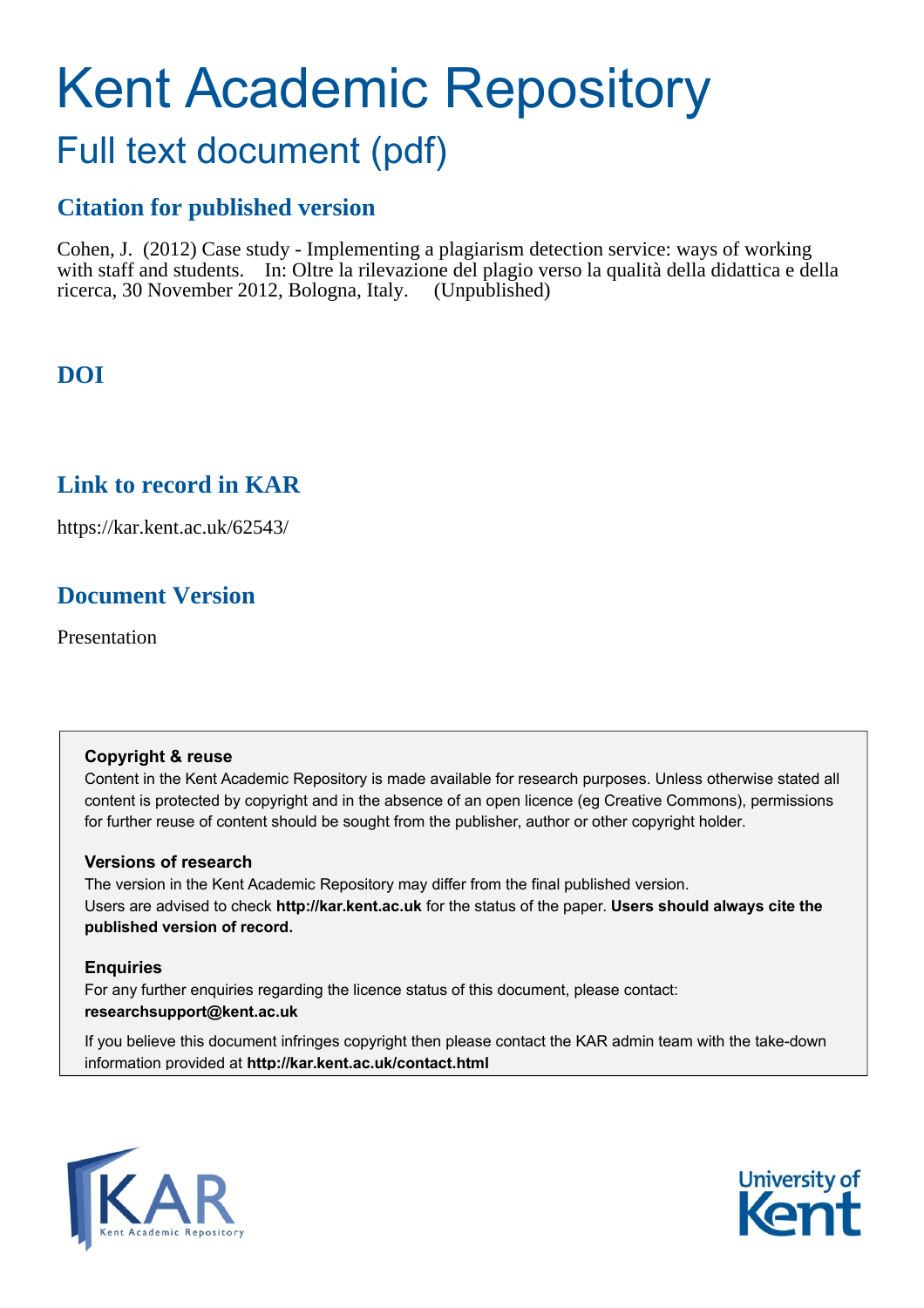Judy Cohen Unit for the Enhancement of Learning and Teaching

# Implementing a plagiarism detection service: ways of working with staff and students



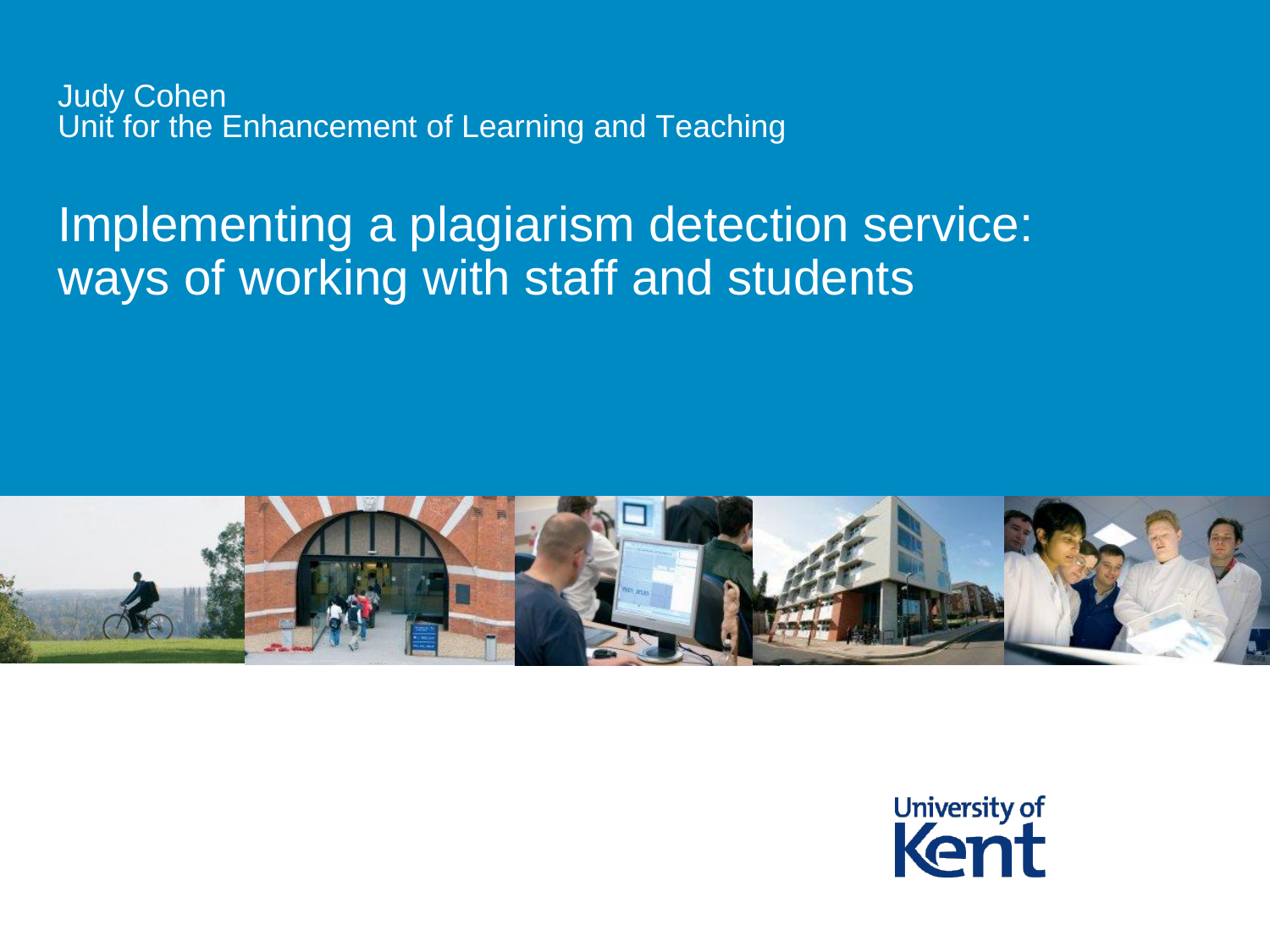# **Drivers for change 2005/2006**

- Concern over perceived growth in plagiarism
- Formation of the University working group on plagiarism
	- $\triangleright$  Revised University regulations
	- $\triangleright$  Purchase of plagiarism detection software in 2006

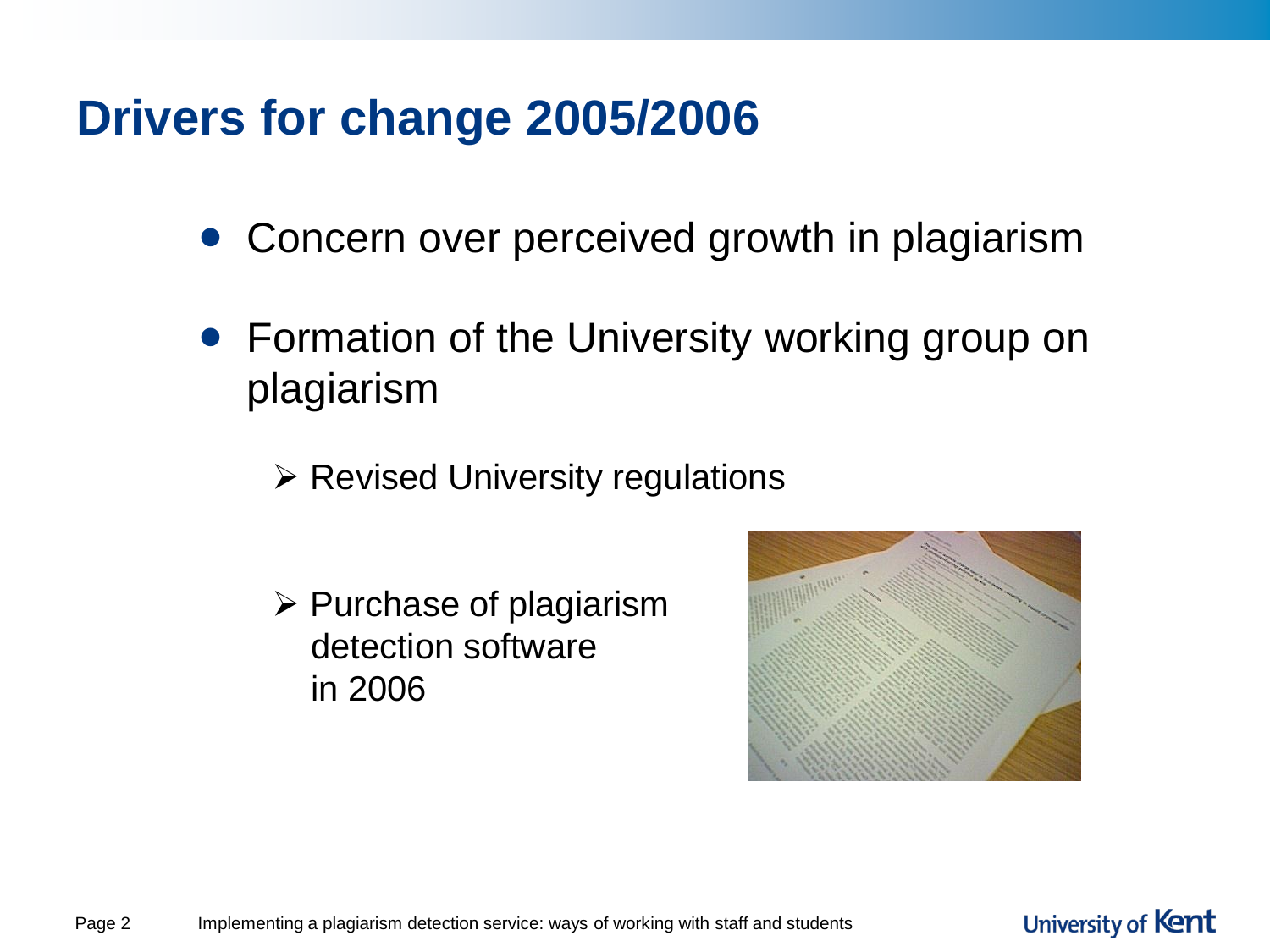# **Preparing for change**

- Establishing good practice
	- $\triangleright$  Visiting speaker
	- $\triangleright$  Visits to other sites
- Establishing resources and pilot groups
	- Writing guidelines and Academic Integrity website
	- **≻ Pilot in two Academic Schools: Economics, Law**

University of Kent

 $\triangleright$  Case study and students responses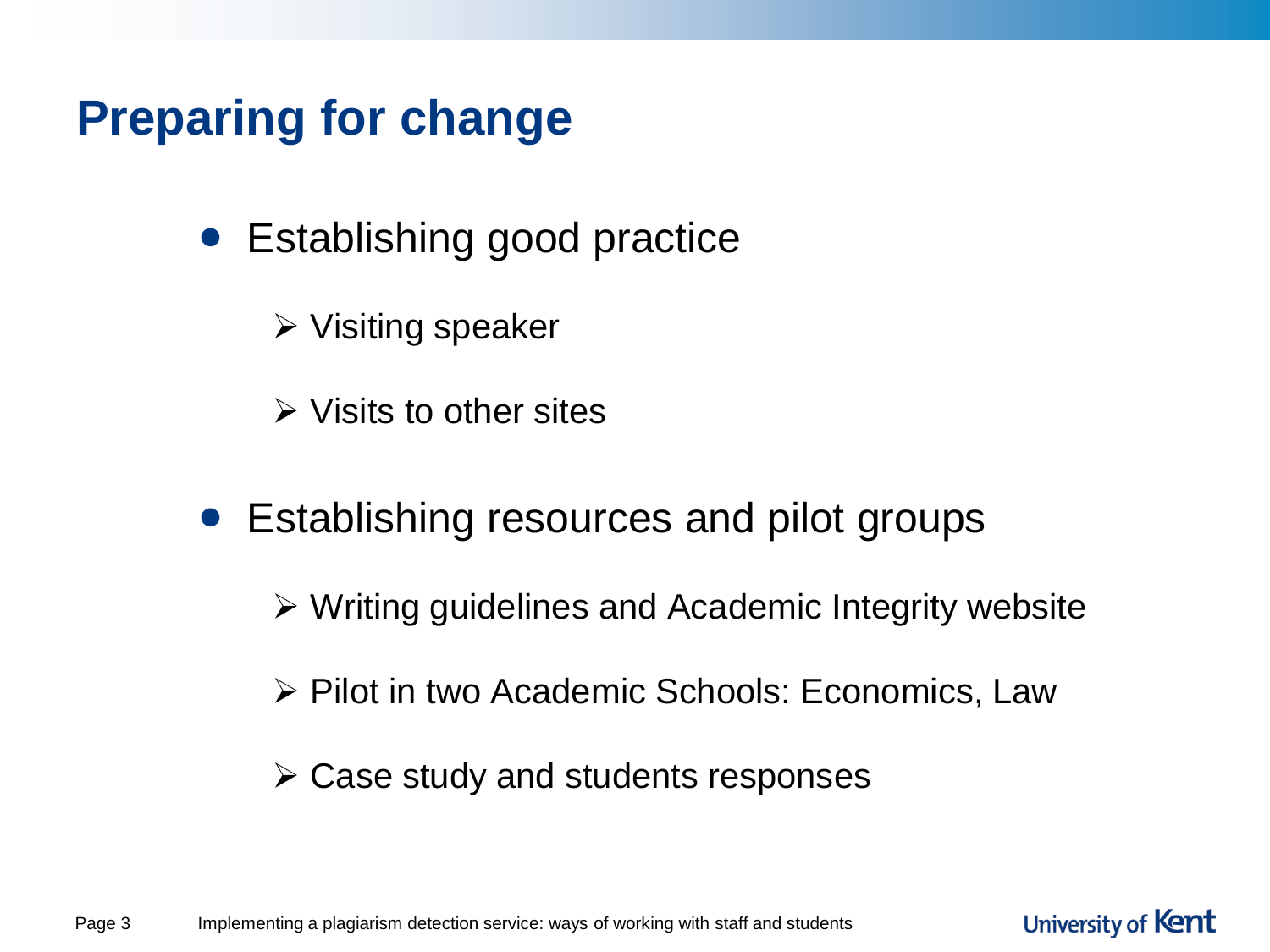# **Visiting speaker**

• Jude Carroll:



- $\triangleright$  [www.judecarroll.co.uk](http://www.judecarroll.co.uk/)
- $\triangleright$  A Handbook for Deterring Plagiarism in Higher Education
- Holistic approach
	- 1. Shared understanding
	- 2. Assessment design
	- 3. Induction/guidance
	- 4. Teaching skills early
	- 5. Range of detection strategies
	- 6. 'No blind eyes' to cases
	- 7. Fair, consistent procedures

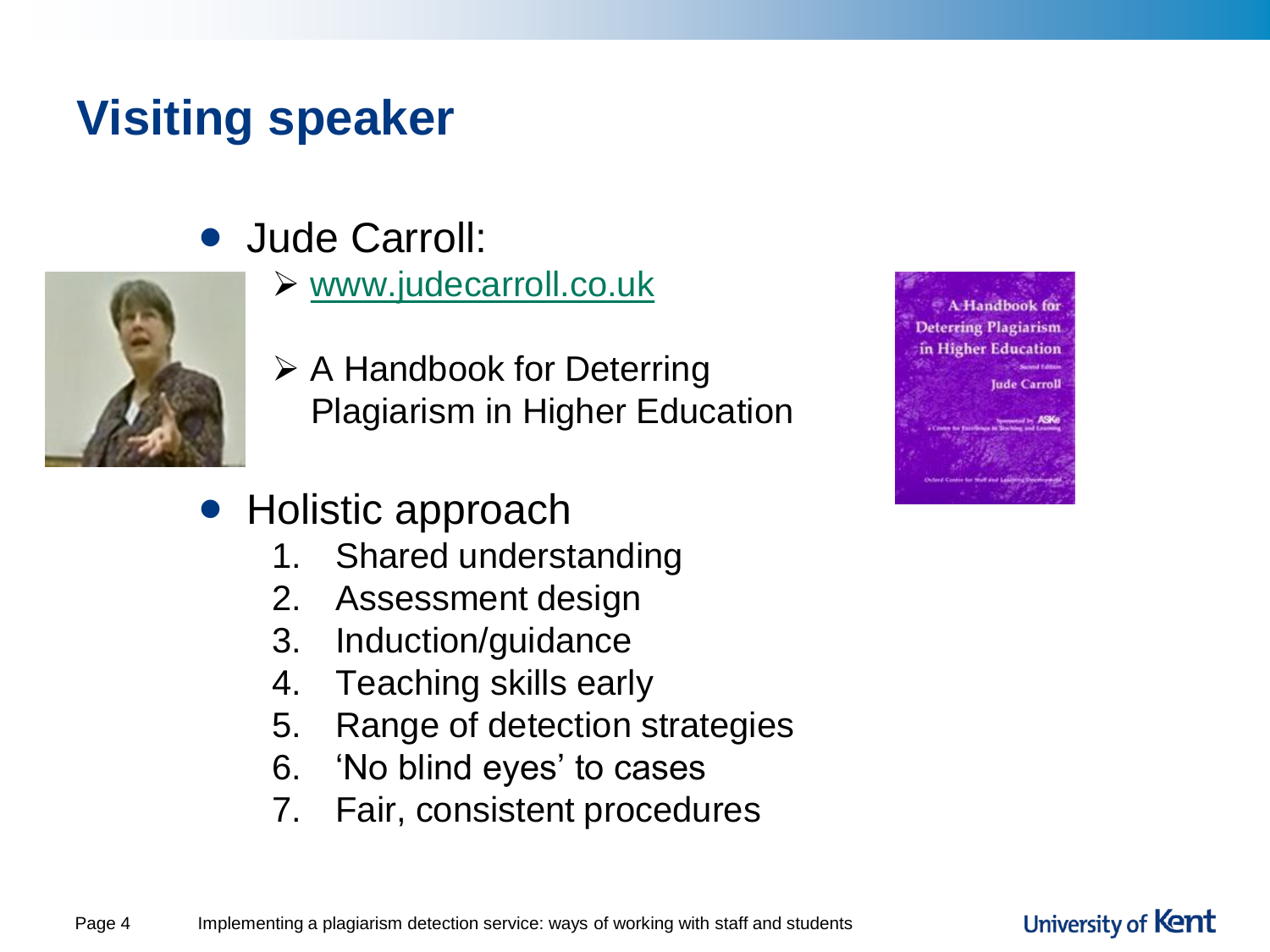## **Visits to other sites 2006**

Alternative approaches…

• 'Zero tolerance' policing policy



University of Kent

vs



• Formative 'induction into academia' policy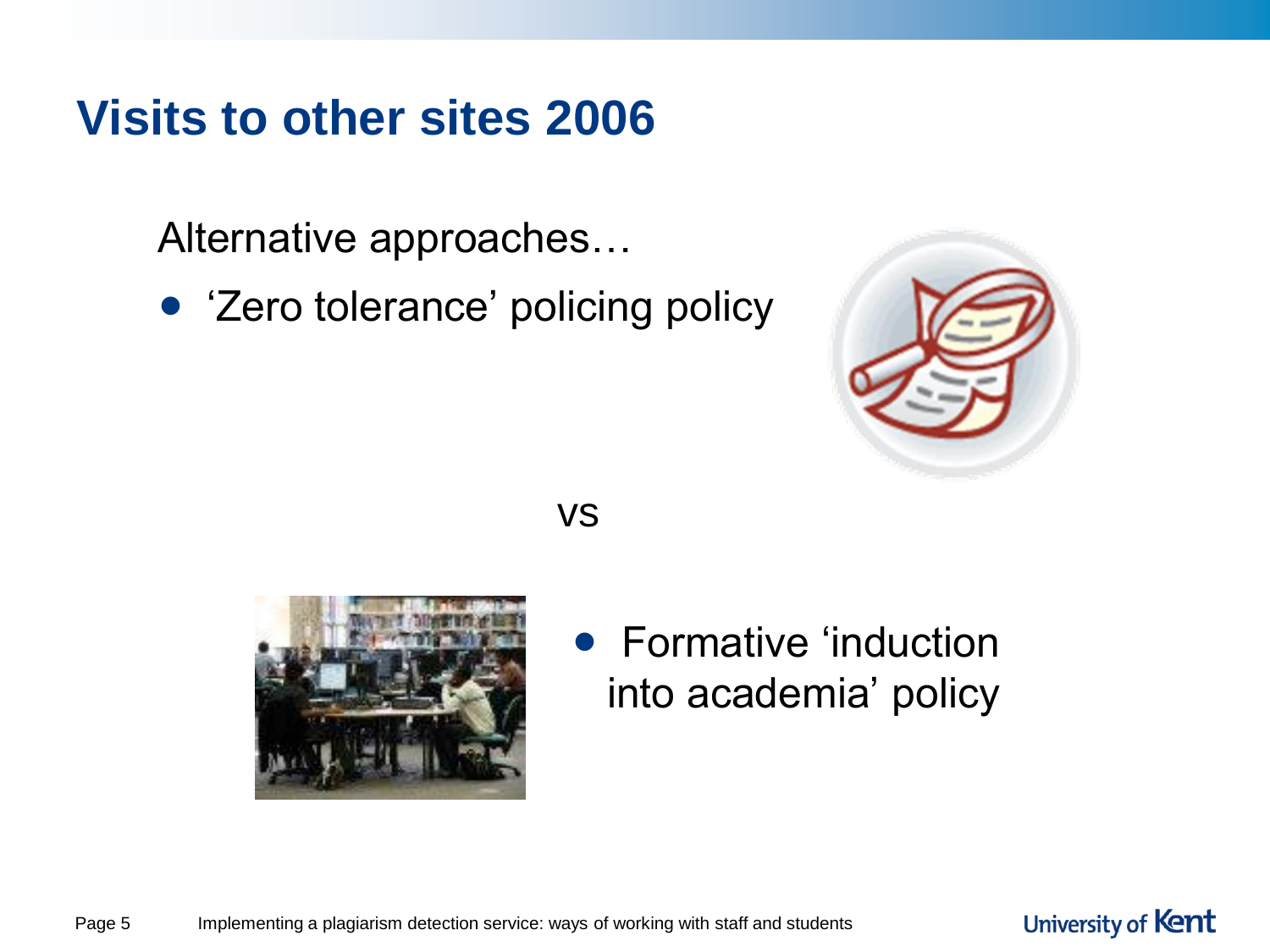## **Establishing our resources**

• Academic Integrity

<http://www.kent.ac.uk/ai/>

- **Turnitin Guidelines** 
	- $\triangleright$  Ensure student equity
	- $\triangleright$  Develop a clear understanding of the issues and procedures involved
	- $\triangleright$  Promote academic integrity
	- $\triangleright$  Encourage the development of good academic practice
	- $\triangleright$  Support the development of good academic scholarship and learning
	- $\triangleright$  Avoid a punitive, policing approach to the improvement of student academic writing

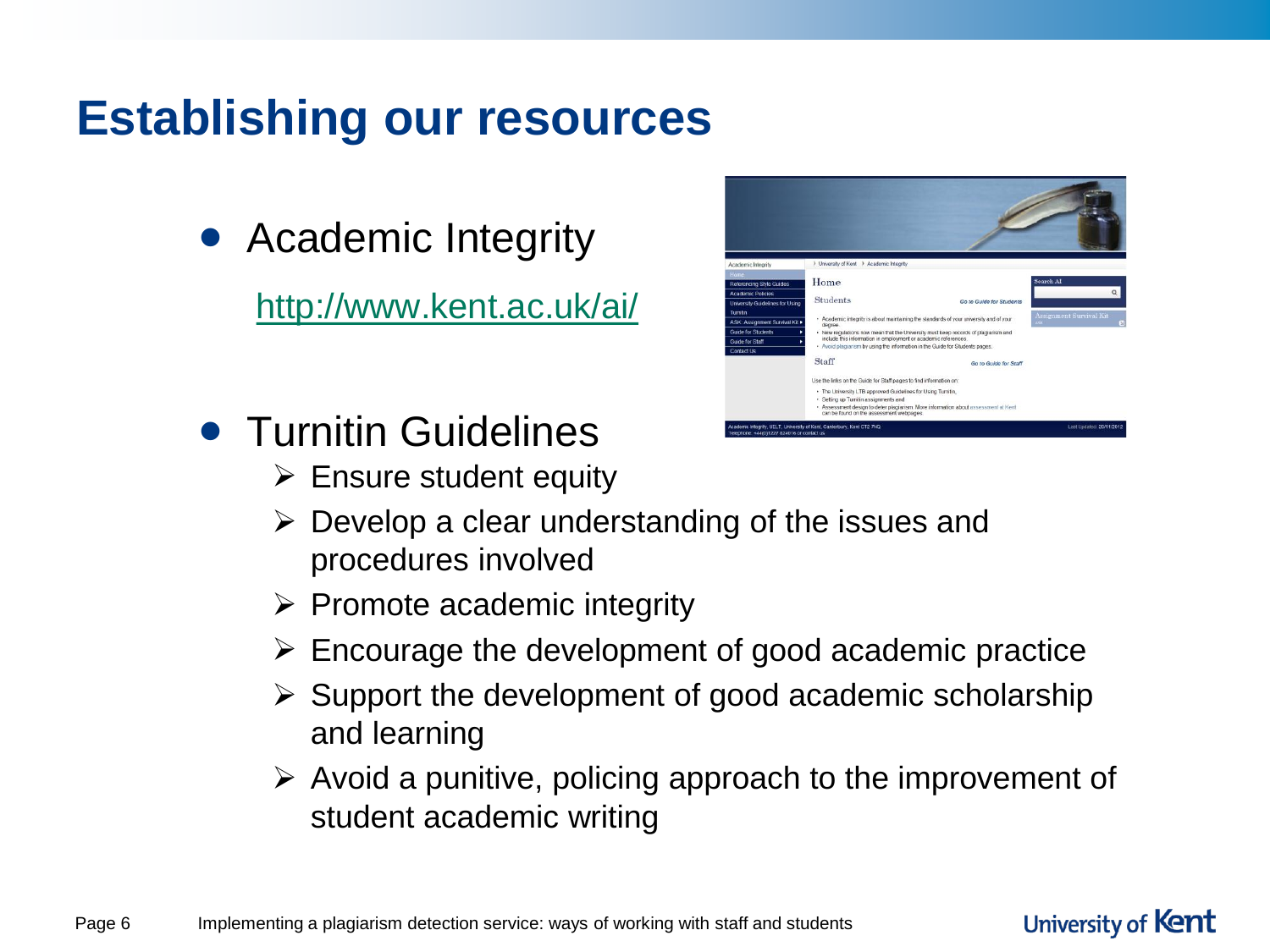# **Pilot and case study on Turnitin**

- Staff concerns
	- $\triangleright$  Managing hard/soft copy
	- **≻ Concern over workload**
	- $\triangleright$  Confusion over the originality report percentage
	- $\triangleright$  Support when pursuing cases of plagiarism
- Student concerns
	- $\triangleright$  Insecurity about how the software worked
	- $\triangleright$  Worry that staff rely on the originality reports
	- $\triangleright$  Acceptable minimum/maximum percentages for matching text
	- Concerns over fair treatment of students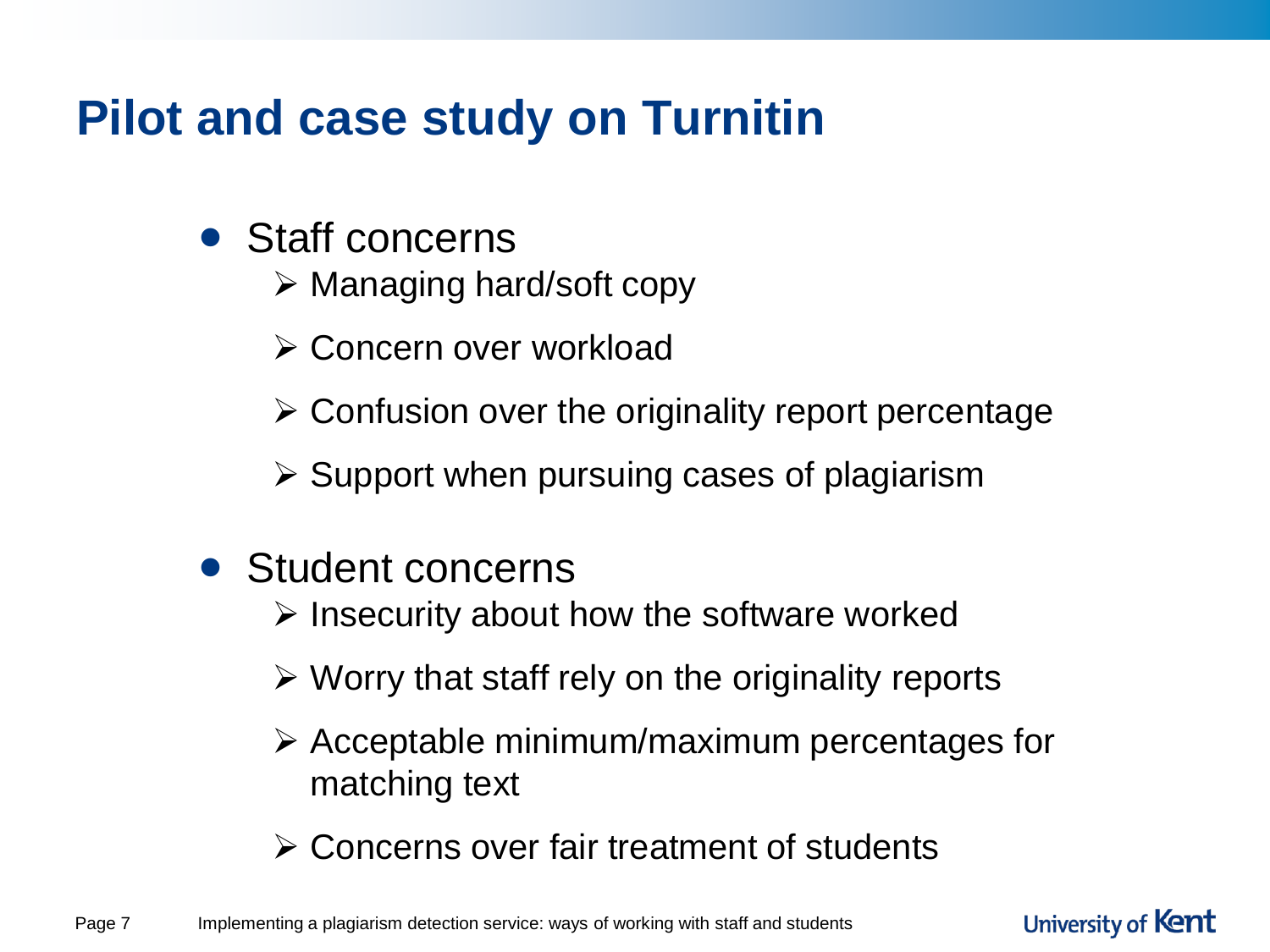#### **Student comments**

• Use it on every student and every module



- Helpful way to avoid plagiarism
- It seemed daunting at first but it's beneficial
- I realised that I had plagiarised unknowingly
- It's a useful tool and should be used often
- It should be available to students
- It should be a policing tool with only one copy to be handed in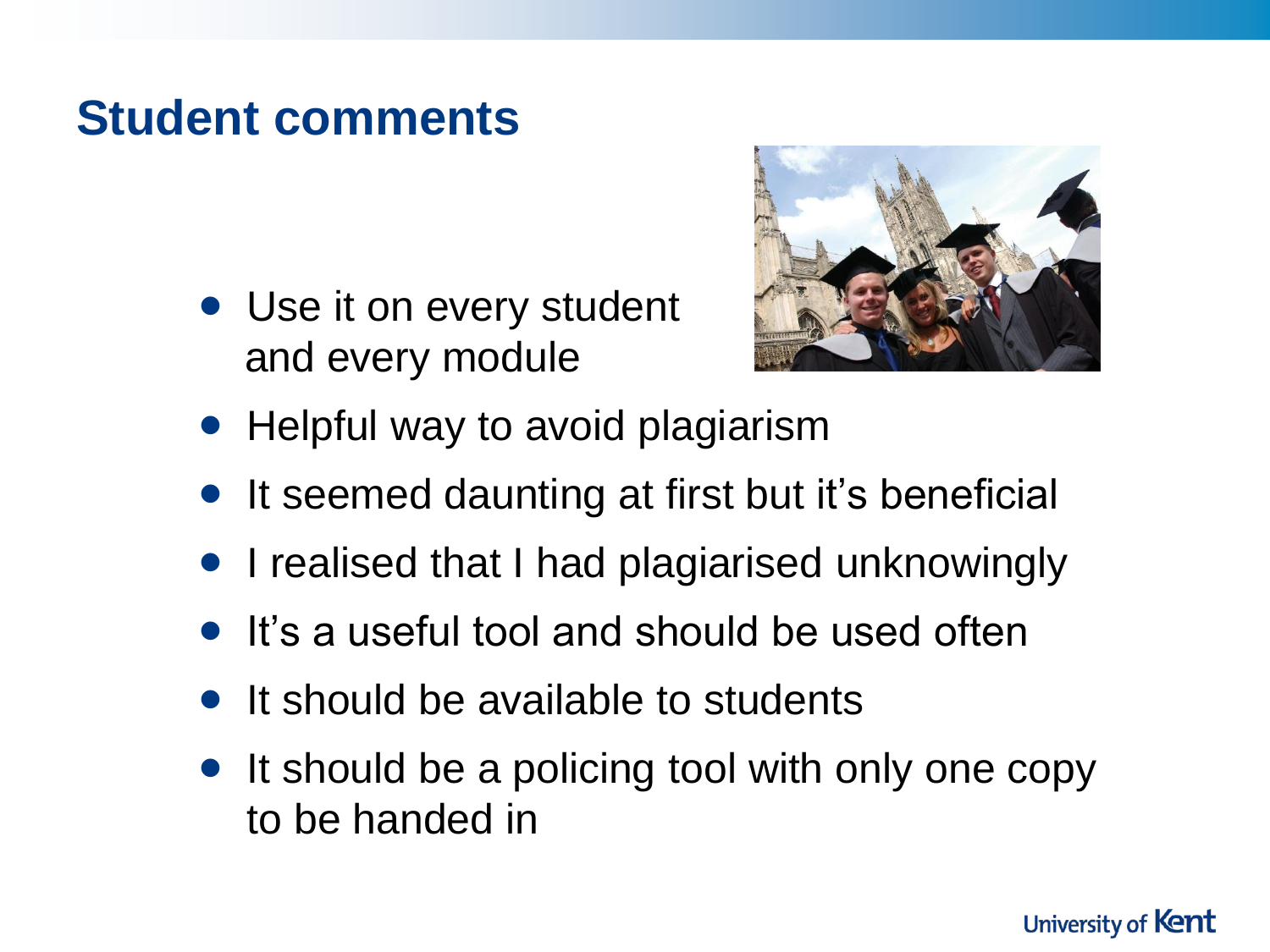# **Staff comments…**

- **Academic judgement is key**
- It saves time when establishing evidence



- Turnitin is useful but is not the only tool to detect plagiarism
- It can be a good deterrent to students
- Plagiarism cases initially went up (just finding more?) but then reduced/stabilised
- Turnitin is useful to detect students 'recycling' their work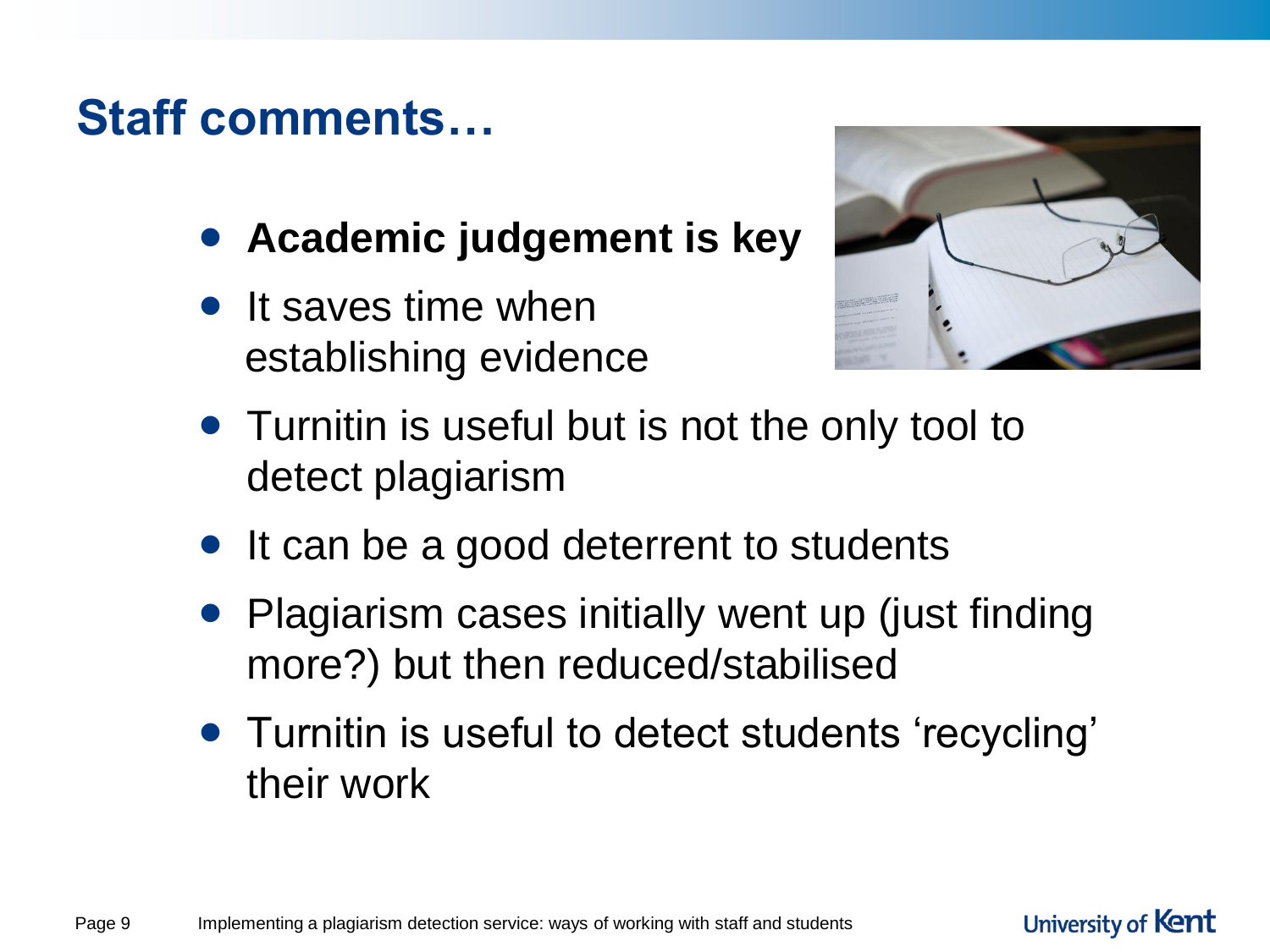#### **Five years later ...**

- Managing plagiarism cases
	- $\triangleright$  Individual Disciplinary Committees follow University procedures
	- $\triangleright$  Cases brought to Disciplinary hearing
	- $\triangleright$  Some areas of inconsistency in definitions, penalties
- Plagiarism Working Group 2012
	- Plagiarism reference tariff (AMBeR project)
	- $\triangleright$  Pilot a University of Kent Tariff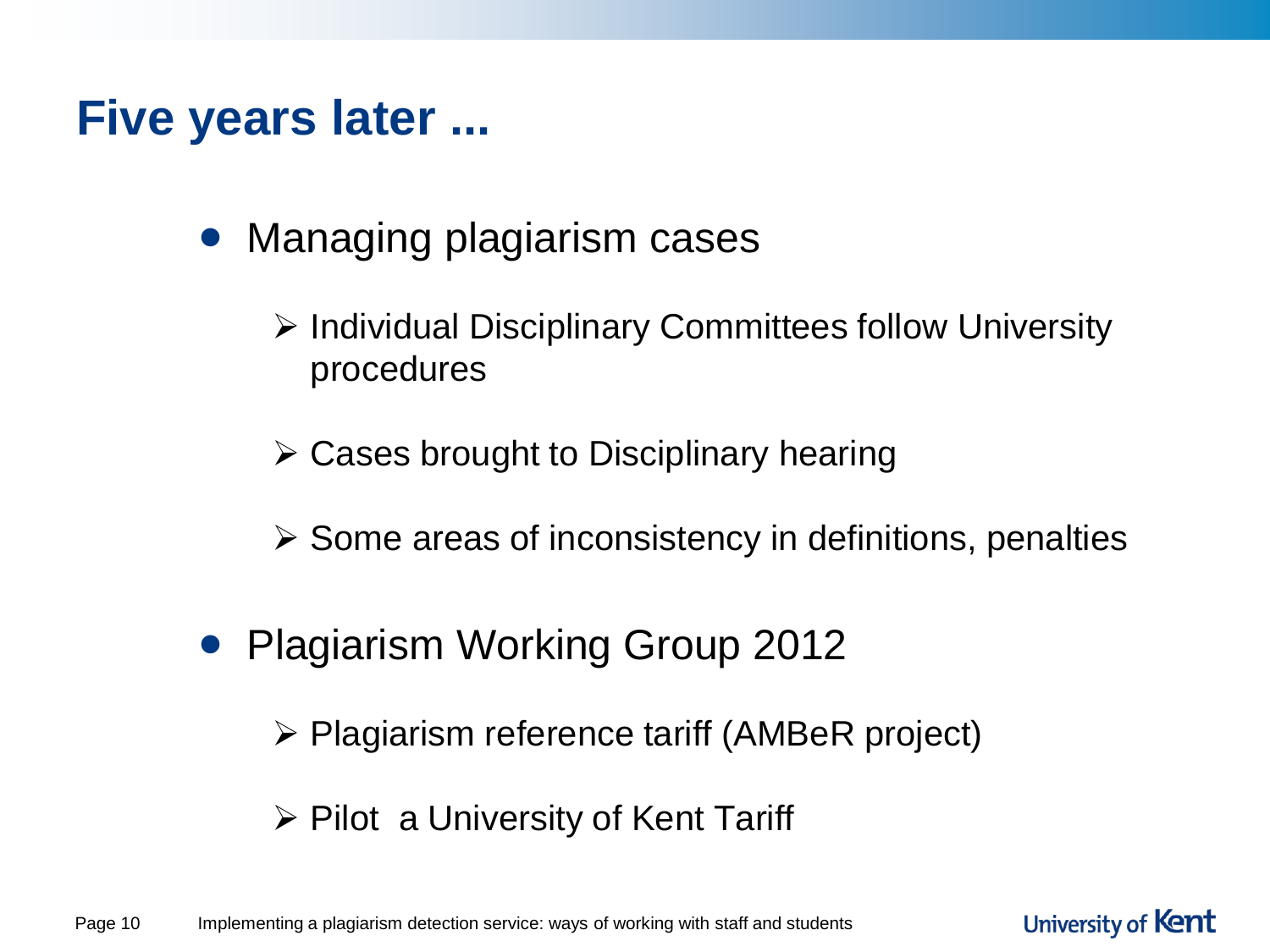# **Reflecting on change**

- Review of Turnitin use
- Plagiarism Forum 16 January 2013



- Considerations:
	- Centralised/decentralised approaches
	- Establishing a 'champion' in each School
	- Central access for students?
	- $\triangleright$  Introducing a tariff?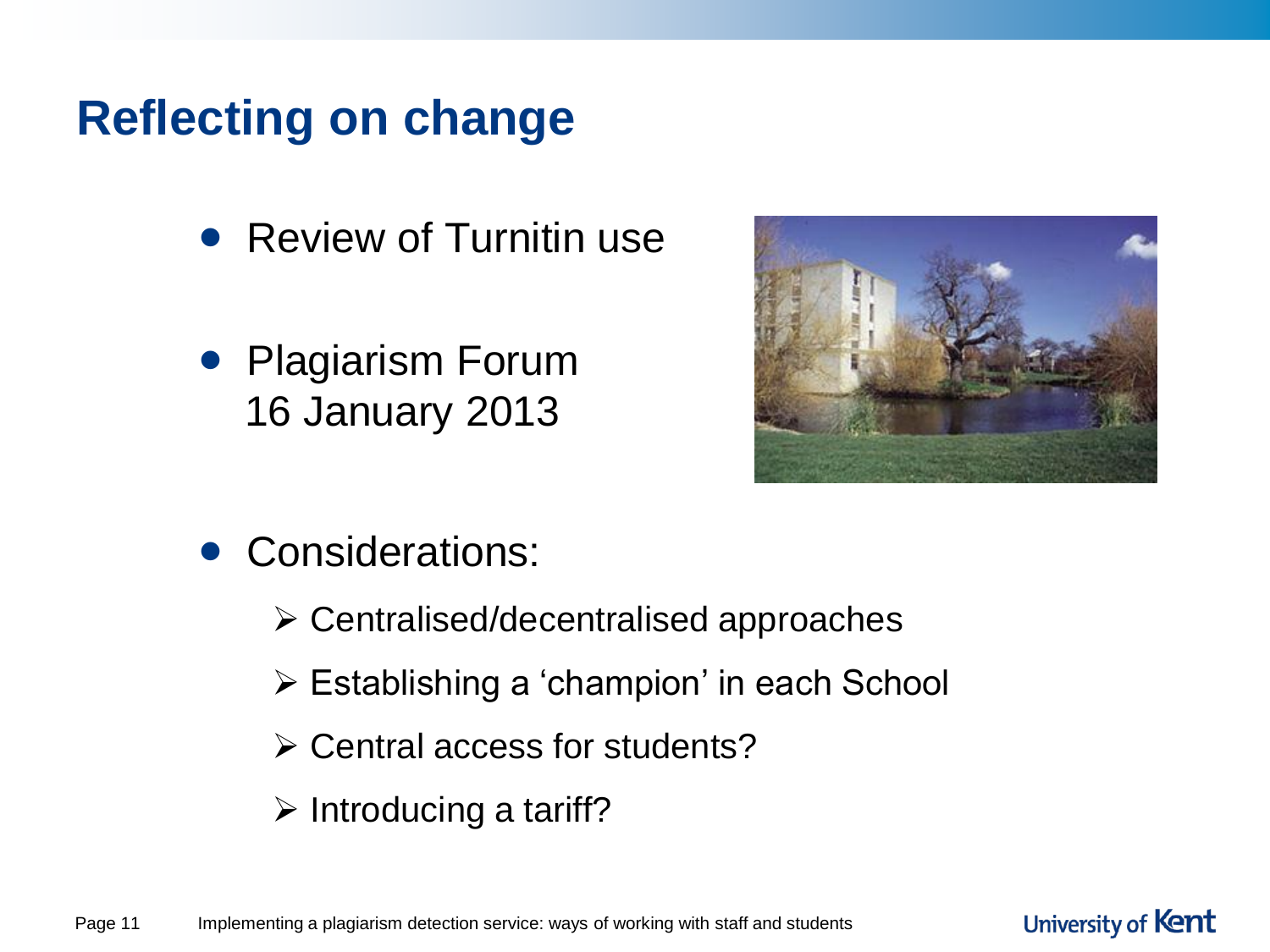#### **Resources and information**

- Jude Carroll: A handbook for deterring plagiarism in Higher Education (2007): Oxford Brooks ASKe <http://www.brookes.ac.uk/services/ocsld/books/plagiarism.html>
- University of Kent
	- Academic Integrity website [www.kent.ac.uk/ai](http://www.kent.ac.uk/ai)
	- Turnitin guidelines: […/ai/staff/Turnitinguidelines.html](http://www.kent.ac.uk/ai/staff/Turnitinguidelines.html)
	- $\triangleright$  Academic discipline flow chart: [http://www.kent.ac.uk/teaching/documents/quality-assurance/credit](http://www.kent.ac.uk/teaching/documents/quality-assurance/credit-framework/appendix1annex10flowchart.pdf)[framework/appendix1annex10flowchart.pdf](http://www.kent.ac.uk/teaching/documents/quality-assurance/credit-framework/appendix1annex10flowchart.pdf)
	- **≻ Case study: [Using Turnitin as a formative writing tool](http://www.aldinhe.ac.uk/ojs/index.php?journal=jldhe&page=article&op=view&path[]=22&path[]=39)** available from Journal of ALDinHE issue 2, February 2010. <http://www.aldinhe.ac.uk/ojs/index.php?journal=jldhe>